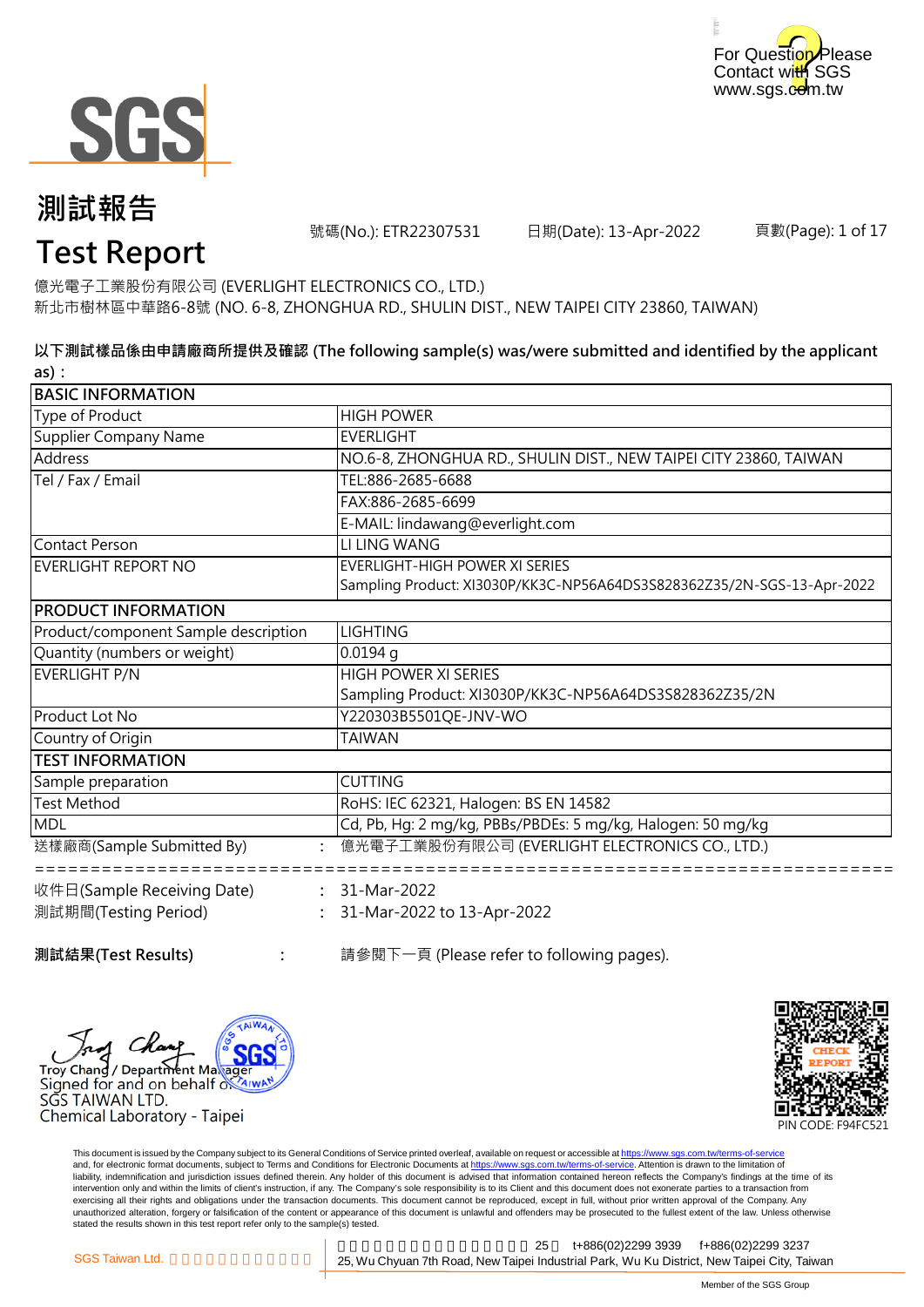

號碼(No.): ETR22307531 日期(Date): 13-Apr-2022 頁數(Page): 2 of 17

### 億光電子工業股份有限公司 (EVERLIGHT ELECTRONICS CO., LTD.)

新北市樹林區中華路6-8號 (NO. 6-8, ZHONGHUA RD., SHULIN DIST., NEW TAIPEI CITY 23860, TAIWAN)

|   | 測試需求(Test Requested) |     | (1) 依據客戶指定,參考RoHS 2011/65/EU Annex II及其修訂指令(EU) 2015/863測<br>試鎘、鉛、汞、六價鉻、多溴聯苯、多溴聯苯醚, DBP, BBP, DEHP, DIBP。 (As<br>specified by client, with reference to RoHS 2011/65/EU Annex II and<br>amending Directive (EU) 2015/863 to determine Cadmium, Lead, Mercury,<br>Cr(VI), PBBs, PBDEs, DBP, BBP, DEHP, DIBP contents in the submitted<br>sample(s).)<br>(2) 依據客戶指定, 測試 PAHs 及其他測項。 (As specified by client, to test PAHs<br>and other item(s).) |
|---|----------------------|-----|------------------------------------------------------------------------------------------------------------------------------------------------------------------------------------------------------------------------------------------------------------------------------------------------------------------------------------------------------------------------------------------------------------------------------------------------|
| 結 | 論(Conclusion)        | (1) | 根據客戶所提供的樣品,其鎘、鉛、汞、六價鉻、多溴聯苯、多溴聯苯醚, DBP,<br>BBP, DEHP, DIBP的測試結果符合RoHS 2011/65/EU Annex II暨其修訂指令(EU)<br>2015/863之限值要求。(Based on the performed tests on submitted<br>sample(s), the test results of Cadmium, Lead, Mercury, Cr(VI), PBBs, PBDEs,<br>DBP, BBP, DEHP, DIBP comply with the limits as set by RoHS Directive (EU)<br>2015/863 amending Annex II to Directive 2011/65/EU.)                                                             |
|   |                      |     | (2) 根據客戶所提供的樣品,多環芳香烴測試結果符合德國產品安全委員會(AfPS) GS<br>PAHs第 3 類 「其它產品」之限值要求。(Based upon the performed tests on<br>the submitted sample(s), the test results of PAHs (15 items) comply with the<br>limits of PAHs requirement (Category 3) <sup>F</sup> Other consumer products as set<br>by German Committee on Product Safety (AfPS) GS PAHs.)                                                                                                      |

#### **測試部位敘述 (Test Part Description)**

No.1 **:** HIGH POWER

#### **測試結果 (Test Results)**

| 測試項目                                              | 測試方法                                                                    | 單位    | <b>MDL</b> | 結果       | 限值      |
|---------------------------------------------------|-------------------------------------------------------------------------|-------|------------|----------|---------|
| (Test Items)                                      | (Unit)<br>(Method)                                                      |       |            | (Result) | (Limit) |
|                                                   |                                                                         |       |            | No.1     |         |
| 鎘 (Cd) (Cadmium (Cd)) (CAS No.: 7440-<br>$(43-9)$ | 參考IEC 62321-5: 2013, 以感應耦合電漿發射<br>光譜儀分析。(With reference to IEC 62321-5: | mg/kg |            | n.d.     | 100     |
| 鉛 (Pb) (Lead (Pb)) (CAS No.: 7439-92-1)           | 2013, analysis was performed by ICP-OES.)                               | mg/kg |            | n.d      | 1000    |

This document is issued by the Company subject to its General Conditions of Service printed overleaf, available on request or accessible at <u>https://www.sgs.com.tw/terms-of-service</u><br>and, for electronic format documents, su liability, indemnification and jurisdiction issues defined therein. Any holder of this document is advised that information contained hereon reflects the Company's findings at the time of its intervention only and within the limits of client's instruction, if any. The Company's sole responsibility is to its Client and this document does not exonerate parties to a transaction from exercising all their rights and obligations under the transaction documents. This document cannot be reproduced, except in full, without prior written approval of the Company. Any<br>unauthorized alteration, forgery or falsif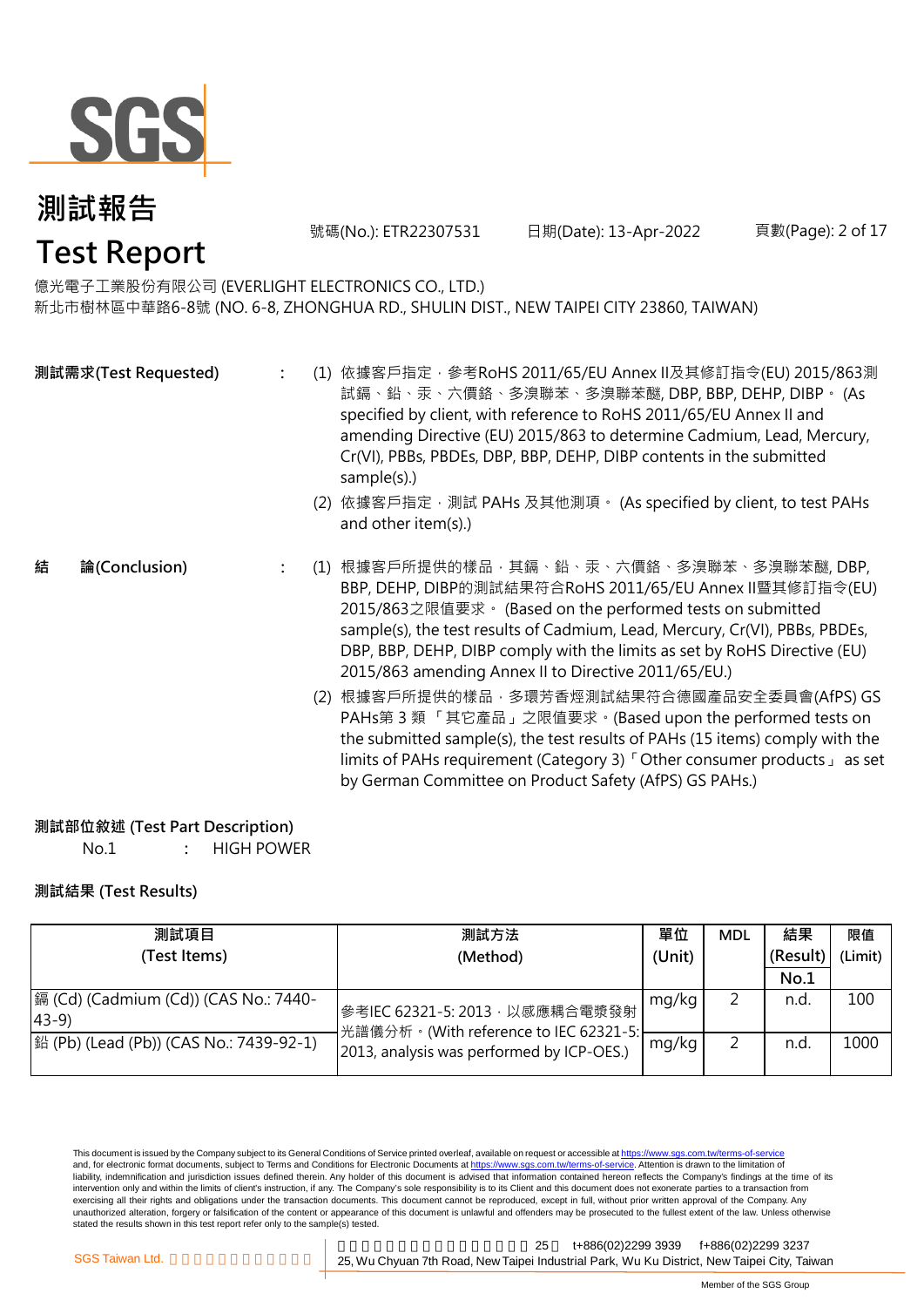

號碼(No.): ETR22307531 日期(Date): 13-Apr-2022 頁數(Page): 3 of 17

# **Test Report**

億光電子工業股份有限公司 (EVERLIGHT ELECTRONICS CO., LTD.) 新北市樹林區中華路6-8號 (NO. 6-8, ZHONGHUA RD., SHULIN DIST., NEW TAIPEI CITY 23860, TAIWAN)

| 測試項目                                     | 測試方法                                                                         | 單位     | <b>MDL</b>     | 結果       | 限值                           |
|------------------------------------------|------------------------------------------------------------------------------|--------|----------------|----------|------------------------------|
| (Test Items)                             | (Method)                                                                     | (Unit) |                | (Result) | (Limit)                      |
|                                          |                                                                              |        |                | No.1     |                              |
| 汞 (Hg) (Mercury (Hg)) (CAS No.: 7439-97- | 參考IEC 62321-4: 2013+ AMD1: 2017, 以感                                          | mg/kg  | $\overline{2}$ | n.d.     | 1000                         |
| 6)                                       | 應耦合電漿發射光譜儀分析。(With reference                                                 |        |                |          |                              |
|                                          | to IEC 62321-4: 2013+ AMD1: 2017, analysis                                   |        |                |          |                              |
|                                          | was performed by ICP-OES.)                                                   |        |                |          |                              |
| 六價鉻 Cr(VI) (Hexavalent Chromium          | 參考IEC 62321-7-2: 2017 · 以紫外光-可見光                                             | mg/kg  | 8              | n.d.     | 1000                         |
| Cr(VI)) (CAS No.: 18540-29-9)            | 分光光度計分析。(With reference to IEC<br>62321-7-2: 2017, analysis was performed by |        |                |          |                              |
|                                          | UV-VIS.)                                                                     |        |                |          |                              |
| -溴聯苯 (Monobromobiphenyl)                 |                                                                              | mg/kg  | 5              | n.d.     |                              |
| 二溴聯苯 (Dibromobiphenyl)                   |                                                                              | mg/kg  | 5              | n.d.     |                              |
| 三溴聯苯 (Tribromobiphenyl)                  |                                                                              | mg/kg  | 5              | n.d.     | $\qquad \qquad \blacksquare$ |
| 四溴聯苯 (Tetrabromobiphenyl)                |                                                                              | mg/kg  | $\overline{5}$ | n.d.     | $\overline{\phantom{a}}$     |
| 五溴聯苯 (Pentabromobiphenyl)                |                                                                              | mg/kg  | $\overline{5}$ | n.d.     | $\overline{\phantom{0}}$     |
| 六溴聯苯 (Hexabromobiphenyl)                 |                                                                              | mg/kg  | $\overline{5}$ | n.d.     |                              |
| 七溴聯苯 (Heptabromobiphenyl)                |                                                                              | mg/kg  | 5              | n.d.     | $\overline{\phantom{0}}$     |
| 八溴聯苯 (Octabromobiphenyl)                 |                                                                              | mg/kg  | 5              | n.d.     |                              |
| 九溴聯苯 (Nonabromobiphenyl)                 |                                                                              | mg/kg  | 5              | n.d.     |                              |
| 十溴聯苯 (Decabromobiphenyl)                 |                                                                              | mg/kg  | 5              | n.d.     |                              |
| 多溴聯苯總和 (Sum of PBBs)                     | 參考IEC 62321-6: 2015, 以氣相層析儀/質譜<br>儀分析。(With reference to IEC 62321-6:        | mg/kg  | $\overline{a}$ | n.d.     | 1000                         |
| ·溴聯苯醚 (Monobromodiphenyl ether)          | 2015, analysis was performed by GC/MS.)                                      | mg/kg  | 5              | n.d.     |                              |
| 二溴聯苯醚 (Dibromodiphenyl ether)            |                                                                              | mg/kg  | $\overline{5}$ | n.d.     |                              |
| 三溴聯苯醚 (Tribromodiphenyl ether)           |                                                                              | mg/kg  | $\overline{5}$ | n.d.     | $\bar{ }$                    |
| 四溴聯苯醚 (Tetrabromodiphenyl ether)         |                                                                              | mg/kg  | $\overline{5}$ | n.d.     | $\overline{a}$               |
| 五溴聯苯醚 (Pentabromodiphenyl ether)         |                                                                              | mg/kg  | 5              | n.d.     |                              |
| 六溴聯苯醚 (Hexabromodiphenyl ether)          |                                                                              | mg/kg  | 5              | n.d.     |                              |
| 七溴聯苯醚 (Heptabromodiphenyl ether)         |                                                                              | mg/kg  | 5              | n.d.     | $\overline{\phantom{0}}$     |
| 八溴聯苯醚 (Octabromodiphenyl ether)          |                                                                              | mg/kg  | $\overline{5}$ | n.d.     |                              |
| 九溴聯苯醚 (Nonabromodiphenyl ether)          |                                                                              | mg/kg  | $\overline{5}$ | n.d.     |                              |
| 十溴聯苯醚 (Decabromodiphenyl ether)          |                                                                              | mg/kg  | 5              | n.d.     |                              |
| 多溴聯苯醚總和 (Sum of PBDEs)                   |                                                                              | mg/kg  | $\overline{a}$ | n.d.     | 1000                         |

This document is issued by the Company subject to its General Conditions of Service printed overleaf, available on request or accessible at <u>https://www.sgs.com.tw/terms-of-service</u><br>and, for electronic format documents, su liability, indemnification and jurisdiction issues defined therein. Any holder of this document is advised that information contained hereon reflects the Company's findings at the time of its intervention only and within the limits of client's instruction, if any. The Company's sole responsibility is to its Client and this document does not exonerate parties to a transaction from exercising all their rights and obligations under the transaction documents. This document cannot be reproduced, except in full, without prior written approval of the Company. Any<br>unauthorized alteration, forgery or falsif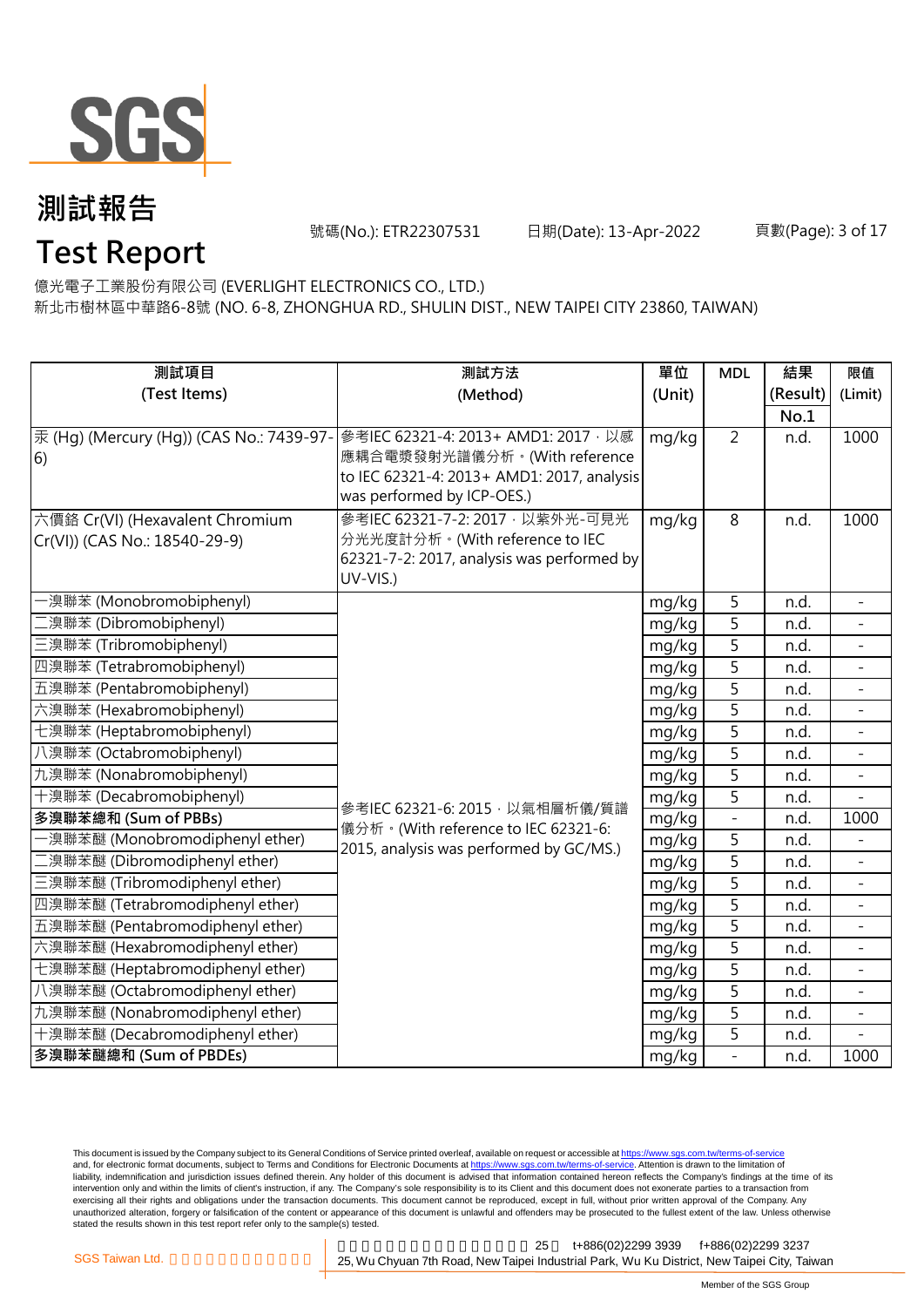

號碼(No.): ETR22307531 日期(Date): 13-Apr-2022 頁數(Page): 4 of 17

# **Test Report**

億光電子工業股份有限公司 (EVERLIGHT ELECTRONICS CO., LTD.) 新北市樹林區中華路6-8號 (NO. 6-8, ZHONGHUA RD., SHULIN DIST., NEW TAIPEI CITY 23860, TAIWAN)

| 測試項目                                                             | 測試方法                                    | 單位     | <b>MDL</b> | 結果       | 限值      |
|------------------------------------------------------------------|-----------------------------------------|--------|------------|----------|---------|
| (Test Items)                                                     | (Method)                                | (Unit) |            | (Result) | (Limit) |
|                                                                  |                                         |        |            | No.1     |         |
| 鄰苯二甲酸丁苯甲酯 (BBP) (Butyl benzyl                                    | 參考IEC 62321-8: 2017, 以氣相層析儀/質譜          | mg/kg  | 50         | n.d.     | 1000    |
| phthalate (BBP)) (CAS No.: 85-68-7)                              | 儀分析。(With reference to IEC 62321-8:     |        |            |          |         |
|                                                                  | 2017, analysis was performed by GC/MS.) |        |            |          |         |
| 鄰苯二甲酸二丁酯 (DBP) (Dibutyl phthalate 參考IEC 62321-8: 2017, 以氣相層析儀/質譜 |                                         | mg/kg  | 50         | n.d.     | 1000    |
| (DBP)) (CAS No.: 84-74-2)                                        | 儀分析。(With reference to IEC 62321-8:     |        |            |          |         |
|                                                                  | 2017, analysis was performed by GC/MS.) |        |            |          |         |
| 鄰苯二甲酸二(2-乙基己基)酯 (DEHP) (Di-(2-                                   | 參考IEC 62321-8: 2017, 以氣相層析儀/質譜          | mg/kg  | 50         | n.d.     | 1000    |
| ethylhexyl) phthalate (DEHP)) (CAS No.:                          | 儀分析。(With reference to IEC 62321-8:     |        |            |          |         |
| $117 - 81 - 7$                                                   | 2017, analysis was performed by GC/MS.) |        |            |          |         |
| 鄰苯二甲酸二異丁酯 (DIBP) (Diisobutyl                                     | 參考IEC 62321-8: 2017, 以氣相層析儀/質譜          | mg/kg  | 50         | n.d.     | 1000    |
| phthalate (DIBP)) (CAS No.: 84-69-5)                             | 儀分析。(With reference to IEC 62321-8:     |        |            |          |         |
|                                                                  | 2017, analysis was performed by GC/MS.) |        |            |          |         |
| 鄰苯二甲酸二異癸酯 (DIDP) (Diisodecyl                                     | 參考IEC 62321-8: 2017, 以氣相層析儀/質譜          | mg/kg  | 50         | n.d.     |         |
| phthalate (DIDP)) (CAS No.: 26761-40-0,                          | 儀分析。(With reference to IEC 62321-8:     |        |            |          |         |
| 68515-49-1)                                                      | 2017, analysis was performed by GC/MS.) |        |            |          |         |
| 鄰苯二甲酸二異壬酯 (DINP) (Diisononyl                                     | 參考IEC 62321-8: 2017 · 以氣相層析儀/質譜         | mg/kg  | 50         | n.d.     |         |
| phthalate (DINP)) (CAS No.: 28553-12-0,                          | 儀分析。(With reference to IEC 62321-8:     |        |            |          |         |
| 68515-48-0)                                                      | 2017, analysis was performed by GC/MS.) |        |            |          |         |
| 鄰苯二甲酸二正辛酯 (DNOP) (Di-n-octyl                                     | 參考IEC 62321-8: 2017, 以氣相層析儀/質譜          | mg/kg  | 50         | n.d.     |         |
| phthalate (DNOP)) (CAS No.: 117-84-0)                            | 儀分析。(With reference to IEC 62321-8:     |        |            |          |         |
|                                                                  | 2017, analysis was performed by GC/MS.) |        |            |          |         |
| 鄰苯二甲酸二正戊酯 (DNPP) (Di-n-pentyl                                    | 參考IEC 62321-8: 2017, 以氣相層析儀/質譜          | mg/kg  | 50         | n.d.     |         |
| phthalate (DNPP)) (CAS No.: 131-18-0)                            | 儀分析。(With reference to IEC 62321-8:     |        |            |          |         |
|                                                                  | 2017, analysis was performed by GC/MS.) |        |            |          |         |
| 鄰苯二甲酸二正己酯 (DNHP) (Di-n-hexyl                                     | 參考IEC 62321-8: 2017, 以氣相層析儀/質譜          | mg/kg  | 50         | n.d.     |         |
| phthalate (DNHP)) (CAS No.: 84-75-3)                             | 儀分析。(With reference to IEC 62321-8:     |        |            |          |         |
|                                                                  | 2017, analysis was performed by GC/MS.) |        |            |          |         |
| 鄰苯二甲酸雙(2-甲氧基乙基)酯 (DMEP)                                          | 參考IEC 62321-8: 2017, 以氣相層析儀/質譜          | mg/kg  | 50         | n.d.     |         |
| (Bis(2-methoxyethyl) phthalate (DMEP))                           | 儀分析。(With reference to IEC 62321-8:     |        |            |          |         |
| (CAS No.: 117-82-8)                                              | 2017, analysis was performed by GC/MS.) |        |            |          |         |

This document is issued by the Company subject to its General Conditions of Service printed overleaf, available on request or accessible at <u>https://www.sgs.com.tw/terms-of-service</u><br>and, for electronic format documents, su liability, indemnification and jurisdiction issues defined therein. Any holder of this document is advised that information contained hereon reflects the Company's findings at the time of its intervention only and within the limits of client's instruction, if any. The Company's sole responsibility is to its Client and this document does not exonerate parties to a transaction from exercising all their rights and obligations under the transaction documents. This document cannot be reproduced, except in full, without prior written approval of the Company. Any<br>unauthorized alteration, forgery or falsif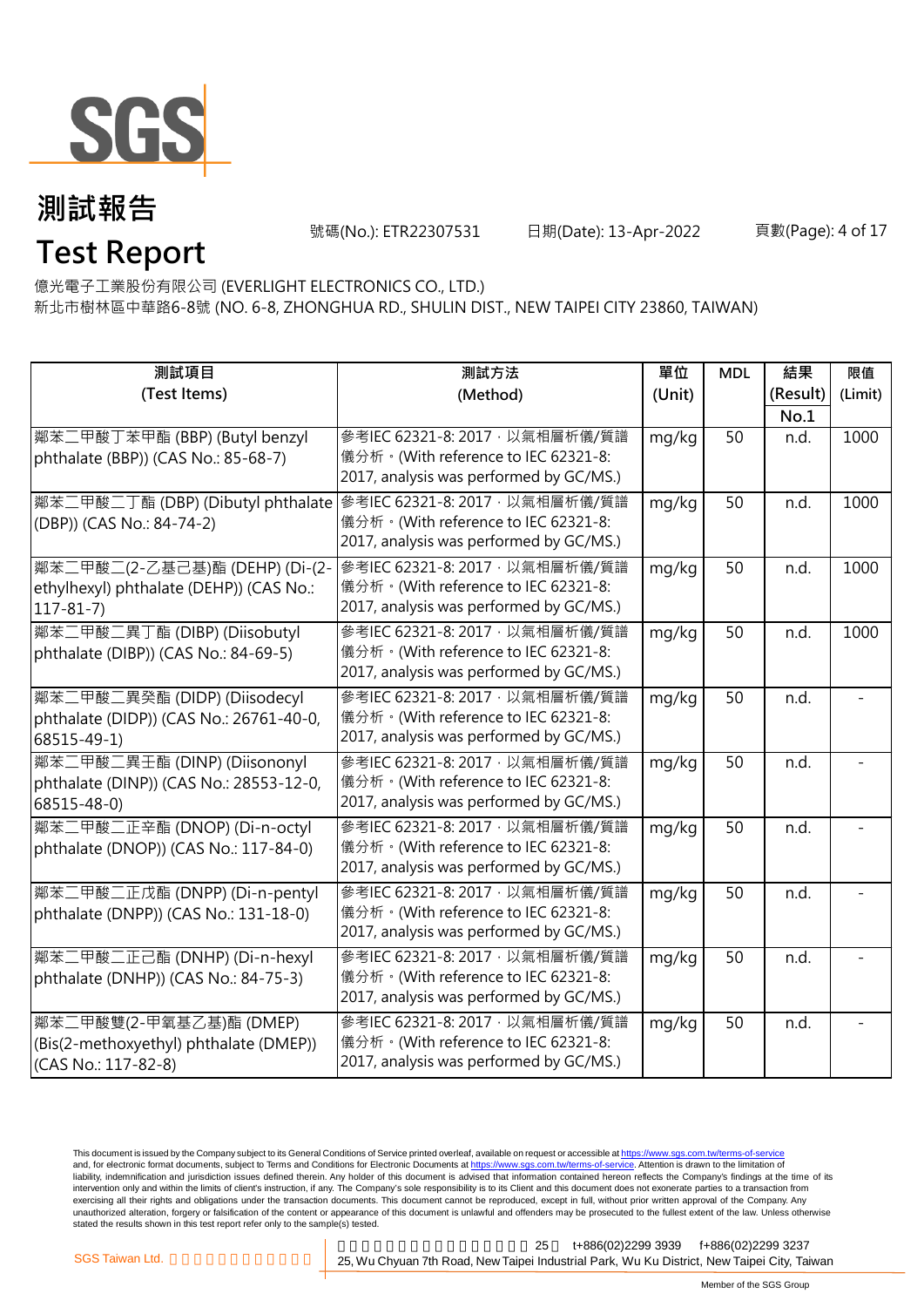

號碼(No.): ETR22307531 日期(Date): 13-Apr-2022 頁數(Page): 5 of 17

# **Test Report**

億光電子工業股份有限公司 (EVERLIGHT ELECTRONICS CO., LTD.) 新北市樹林區中華路6-8號 (NO. 6-8, ZHONGHUA RD., SHULIN DIST., NEW TAIPEI CITY 23860, TAIWAN)

| 測試項目                                                                                                                                                                                                                                                                                             | 測試方法                                                                                                                     | 單位     | <b>MDL</b>     | 結果       | 限值      |
|--------------------------------------------------------------------------------------------------------------------------------------------------------------------------------------------------------------------------------------------------------------------------------------------------|--------------------------------------------------------------------------------------------------------------------------|--------|----------------|----------|---------|
| (Test Items)                                                                                                                                                                                                                                                                                     | (Method)                                                                                                                 | (Unit) |                | (Result) | (Limit) |
|                                                                                                                                                                                                                                                                                                  |                                                                                                                          |        |                | No.1     |         |
| 六溴環十二烷及所有主要被辨別出的異構物<br>(HBCDD) ( $\alpha$ - HBCDD, $\beta$ - HBCDD, $\gamma$ - HBCDD)<br>(Hexabromocyclododecane (HBCDD) and all<br>major diastereoisomers identified ( $\alpha$ - HBCDD,<br>β- HBCDD, γ- HBCDD)) (CAS No.: 25637-99-4,<br>3194-55-6 (134237-51-7, 134237-50-6,<br>134237-52-8)) | 參考IEC 62321: 2008 · 以氣相層析儀/質譜儀<br>分析 · (With reference to IEC 62321: 2008,<br>analysis was performed by GC/MS.)          | mg/kg  | 5              | n.d.     |         |
| 氟 (F) (Fluorine (F)) (CAS No.: 14762-94-8)                                                                                                                                                                                                                                                       |                                                                                                                          | mg/kg  | 50             | 166      |         |
| [氯 (Cl) (Chlorine (Cl)) (CAS No.: 22537-15-<br>1)                                                                                                                                                                                                                                                | 參考BS EN 14582: 2016, 以離子層析儀分<br>析 · (With reference to BS EN 14582: 2016,                                                | mg/kg  | 50             | n.d.     |         |
| 溴 (Br) (Bromine (Br)) (CAS No.: 10097-32-<br>(2)                                                                                                                                                                                                                                                 | analysis was performed by IC.)                                                                                           | mg/kg  | 50             | n.d.     |         |
| 碘 (I) (Iodine (I)) (CAS No.: 14362-44-8)                                                                                                                                                                                                                                                         |                                                                                                                          | mg/kg  | 50             | n.d.     |         |
| 全氟辛烷磺酸及其鹽類 (PFOS and its salts)<br>(CAS No.: 1763-23-1 and its salts)                                                                                                                                                                                                                            | 參考CEN/TS 15968: 2010, 以液相層析串聯質<br>譜儀分析。(With reference to CEN/TS<br>15968: 2010, analysis was performed by<br>LC/MS/MS.) | mg/kg  | 0.01           | n.d.     |         |
| 全氟辛酸及其鹽類 (PFOA and its salts)<br>(CAS No.: 335-67-1 and its salts)                                                                                                                                                                                                                               | 參考CEN/TS 15968: 2010, 以液相層析串聯質<br>譜儀分析。(With reference to CEN/TS<br>15968: 2010, analysis was performed by<br>LC/MS/MS.) | mg/kg  | 0.01           | n.d.     |         |
| 皴 (Be) (Beryllium (Be)) (CAS No.: 7440-41-<br>(7)                                                                                                                                                                                                                                                | 參考US EPA 3052: 1996, 以感應耦合電漿發<br>射光譜儀分析。(With reference to US EPA<br>3052: 1996, analysis was performed by ICP-<br>OES.) | mg/kg  | $\overline{2}$ | n.d.     |         |

This document is issued by the Company subject to its General Conditions of Service printed overleaf, available on request or accessible at <u>https://www.sgs.com.tw/terms-of-service</u><br>and, for electronic format documents, su liability, indemnification and jurisdiction issues defined therein. Any holder of this document is advised that information contained hereon reflects the Company's findings at the time of its intervention only and within the limits of client's instruction, if any. The Company's sole responsibility is to its Client and this document does not exonerate parties to a transaction from exercising all their rights and obligations under the transaction documents. This document cannot be reproduced, except in full, without prior written approval of the Company. Any<br>unauthorized alteration, forgery or falsif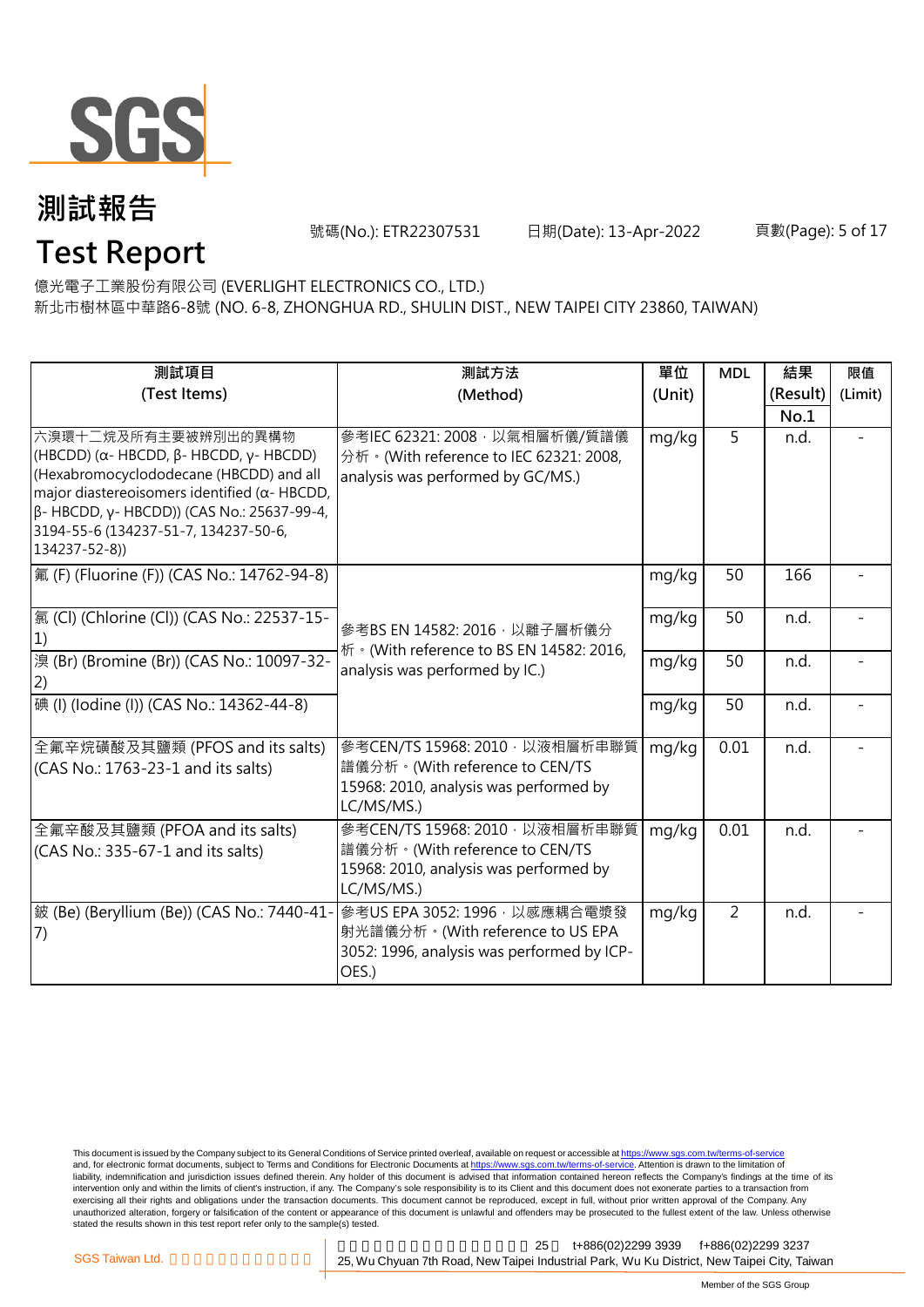

號碼(No.): ETR22307531 日期(Date): 13-Apr-2022 頁數(Page): 6 of 17

# **Test Report**

億光電子工業股份有限公司 (EVERLIGHT ELECTRONICS CO., LTD.)

新北市樹林區中華路6-8號 (NO. 6-8, ZHONGHUA RD., SHULIN DIST., NEW TAIPEI CITY 23860, TAIWAN)

| 測試項目                                       | 測試方法                                   | 單位     | <b>MDL</b>               | 結果       | 限值       |
|--------------------------------------------|----------------------------------------|--------|--------------------------|----------|----------|
| (Test Items)                               | (Method)                               | (Unit) |                          | (Result) | (Limit)  |
|                                            |                                        |        |                          | No.1     |          |
| 多環芳香烴 (Polycyclic Aromatic                 |                                        |        |                          |          |          |
| Hydrocarbons) (PAHs)                       |                                        |        |                          |          |          |
| 苯駢(a)芘 (Benzo[a]pyrene) (CAS No.: 50-32-8) |                                        | mg/kg  | 0.2                      | n.d.     | Δ        |
| 苯駢(e)芘 (Benzo[e]pyrene) (CAS No.: 192-97-  |                                        | mg/kg  | 0.2                      | n.d.     | Δ        |
| $\left( 2\right)$                          |                                        |        |                          |          |          |
| 苯駢蒽 (Benzo[a]anthracene) (CAS No.: 56-55-  |                                        | mg/kg  | 0.2                      | n.d.     | Δ        |
| 3)                                         |                                        |        |                          |          |          |
| 苯(b)苯駢芴 (Benzo[b]fluoranthene) (CAS No.:   |                                        | mg/kg  | 0.2                      | n.d.     | Δ        |
| $205 - 99 - 2$                             |                                        |        |                          |          |          |
| 苯(j)苯駢芴 (Benzo[j]fluoranthene) (CAS No.:   |                                        | mg/kg  | 0.2                      | n.d.     | Δ        |
| $205 - 82 - 3$                             |                                        |        |                          |          |          |
| 苯(k)苯駢芴 (Benzo[k]fluoranthene) (CAS No.:   |                                        | mg/kg  | 0.2                      | n.d.     | Δ        |
| $207 - 08 - 9$                             | 參考AfPS GS 2019:01 PAK · 以氣相層析儀/質       |        |                          |          |          |
| 蔰 (Chrysene) (CAS No.: 218-01-9)           | 譜儀分析。(With reference to AfPS GS        | mg/kg  | 0.2                      | n.d.     | Δ        |
| 二苯駢蒽 (Dibenzo[a,h]anthracene) (CAS No.:    | 2019:01 PAK, analysis was performed by | mg/kg  | 0.2                      | n.d.     | Δ        |
| $53 - 70 - 3$                              | GC/MS.)                                |        |                          |          |          |
| 苯駢苝 (Benzo[g,h,i]perylene) (CAS No.: 191-  |                                        | mg/kg  | 0.2                      | n.d.     | Δ        |
| $24-2)$                                    |                                        |        |                          |          |          |
| 茚酮芘 (Indeno[1,2,3-c,d]pyrene) (CAS No.:    |                                        | mg/kg  | 0.2                      | n.d.     | $\Delta$ |
| $193 - 39 - 5$                             |                                        |        |                          |          |          |
| 蒽 (Anthracene) (CAS No.: 120-12-7)         |                                        | mg/kg  | 0.2                      | n.d.     | Δ        |
| 苯駢芴 (Fluoranthene) (CAS No.: 206-44-0)     |                                        | mg/kg  | 0.2                      | n.d.     | Δ        |
| 菲 (Phenanthrene) (CAS No.: 85-01-8)        |                                        | mg/kg  | 0.2                      | n.d.     | Δ        |
| 芘 (Pyrene) (CAS No.: 129-00-0)             |                                        | mg/kg  | 0.2                      | n.d.     | Δ        |
| 萘 (Naphthalene) (CAS No.: 91-20-3)         |                                        | mg/kg  | 0.2                      | n.d.     | Δ        |
| 多環芳香烴15項總和 (Sum of 15 PAHs)                |                                        | mg/kg  | $\overline{\phantom{0}}$ | n.d.     | Δ        |

This document is issued by the Company subject to its General Conditions of Service printed overleaf, available on request or accessible at <u>https://www.sgs.com.tw/terms-of-service</u><br>and, for electronic format documents, su liability, indemnification and jurisdiction issues defined therein. Any holder of this document is advised that information contained hereon reflects the Company's findings at the time of its intervention only and within the limits of client's instruction, if any. The Company's sole responsibility is to its Client and this document does not exonerate parties to a transaction from exercising all their rights and obligations under the transaction documents. This document cannot be reproduced, except in full, without prior written approval of the Company. Any<br>unauthorized alteration, forgery or falsif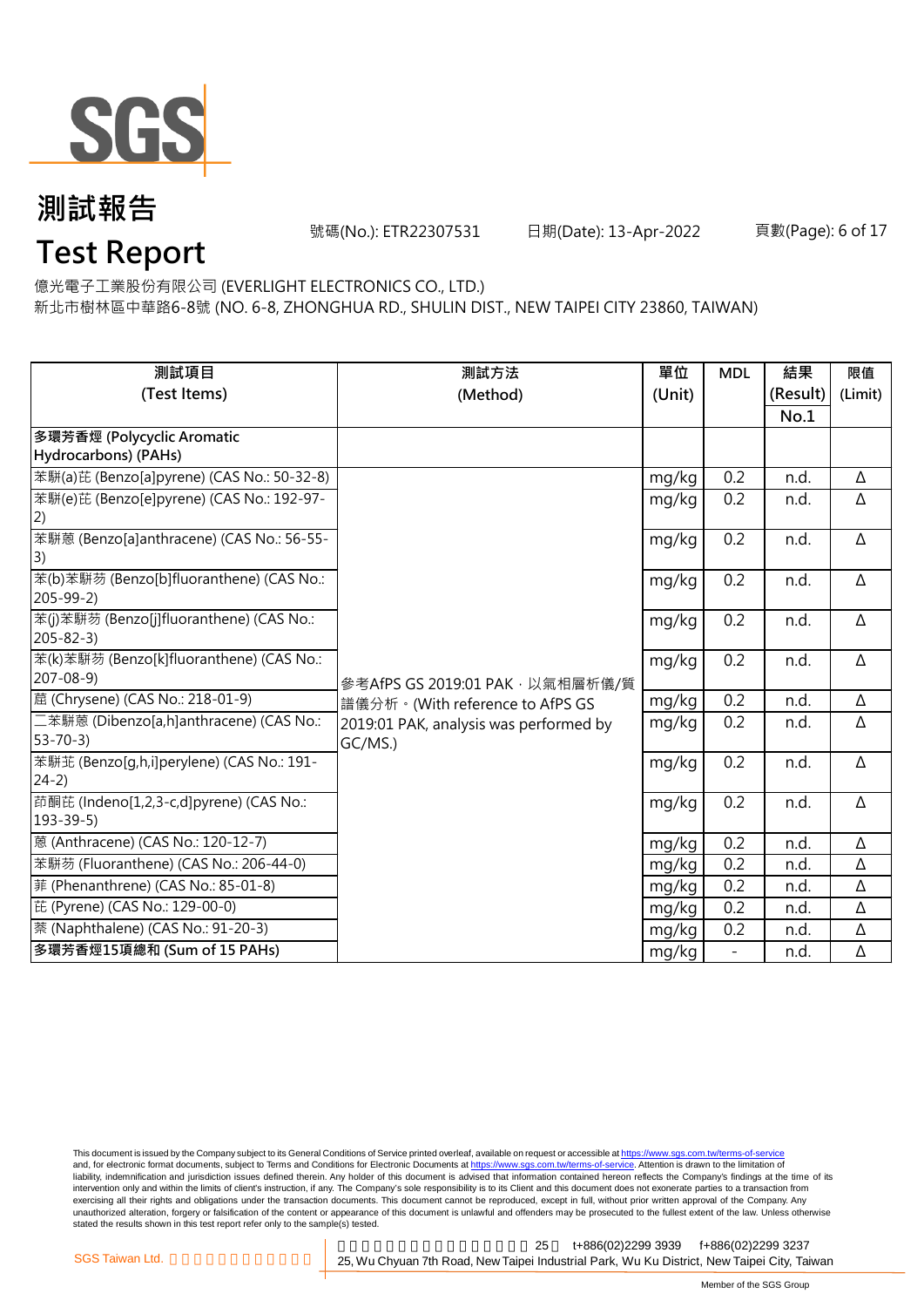

號碼(No.): ETR22307531 日期(Date): 13-Apr-2022 頁數(Page): 7 of 17

億光電子工業股份有限公司 (EVERLIGHT ELECTRONICS CO., LTD.)

新北市樹林區中華路6-8號 (NO. 6-8, ZHONGHUA RD., SHULIN DIST., NEW TAIPEI CITY 23860, TAIWAN)

#### **備註(Note):**

- 1. mg/kg = ppm;0.1wt% = 0.1% = 1000ppm
- 2. MDL = Method Detection Limit (方法偵測極限值)
- 3. n.d. = Not Detected (未檢出) ; 小於MDL / Less than MDL
- 4. "-" = Not Regulated (無規格值)
- 5. 符合性結果之判定係以測試結果與限值做比較。(The statement of compliance conformity is based on comparison of testing results and limits.)

This document is issued by the Company subject to its General Conditions of Service printed overleaf, available on request or accessible at https://www.sgs.com.tw/terms-of-service and, for electronic format documents, subject to Terms and Conditions for Electronic Documents at https://www.sgs.com.tw/terms-of-service. Attention is drawn to the limitation of liability, indemnification and jurisdiction issues defined therein. Any holder of this document is advised that information contained hereon reflects the Company's findings at the time of its intervention only and within the limits of client's instruction, if any. The Company's sole responsibility is to its Client and this document does not exonerate parties to a transaction from exercising all their rights and obligations under the transaction documents. This document cannot be reproduced, except in full, without prior written approval of the Company. Any<br>unauthorized alteration, forgery or falsif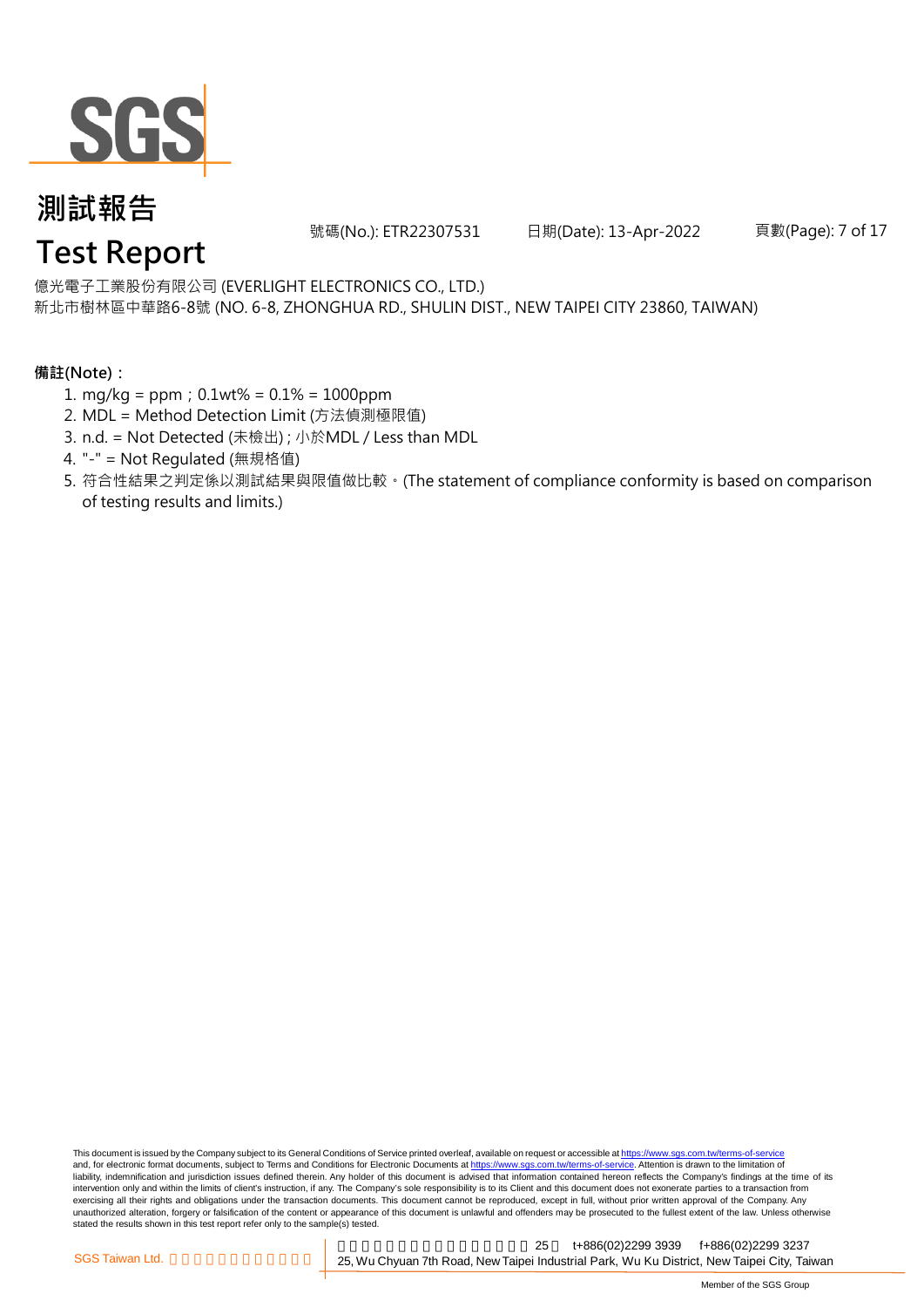

號碼(No.): ETR22307531 日期(Date): 13-Apr-2022 頁數(Page): 8 of 17

#### 億光電子工業股份有限公司 (EVERLIGHT ELECTRONICS CO., LTD.)

新北市樹林區中華路6-8號 (NO. 6-8, ZHONGHUA RD., SHULIN DIST., NEW TAIPEI CITY 23860, TAIWAN)

#### **Remark:**

#### Δ **德國產品安全委員會(AfPS): GS PAHs 要求**

#### **AfPS (German commission for Product Safety): GS PAHs requirements**

|                                 | 第1類(Category 1)                                                                                                                                                                                               | 第 2 類(Category 2)                                                                                                                                                                        |                | 第 3 類(Category 3)                                                                                                                                                                                                   |                |  |
|---------------------------------|---------------------------------------------------------------------------------------------------------------------------------------------------------------------------------------------------------------|------------------------------------------------------------------------------------------------------------------------------------------------------------------------------------------|----------------|---------------------------------------------------------------------------------------------------------------------------------------------------------------------------------------------------------------------|----------------|--|
| 項目<br>(Parameter)               | 意圖放入口中的材料或者長時間接<br>觸皮膚(超過 30秒)的<br>2009/48/EC 定義的玩具材料和 3<br>歲以下兒童使用的產品(Materials<br>intended to be placed in the<br>mouth, or materials in toys<br>(Directive 2009/48/EC) or<br>articles for children up to 3 | 不屬於第1類的材料,並意圖或可預<br>見與皮膚接觸逾 30 秒(長期皮膚接觸)<br>或重複的短時間接觸(Materials that<br>are not in Category 1, with<br>skin contact (> 30 seconds) or<br>short-term repetitive contact with<br>the skin) |                | 不屬於第1類或第2類的材料·並意<br>圖或可預見與皮膚接觸不超過 30 秒<br>(短期皮膚接觸)(Materials not<br>covered by Category 1 or 2, with<br>intended or foreseeable long-term intended or foreseeable short-<br>term skin contact ( $\leq$ 30 seconds)) |                |  |
|                                 | years of age with intended<br>long-term skin contact (> 30<br>seconds))                                                                                                                                       | a.<br>用的產品(Use by<br>children under 14) products)                                                                                                                                        | b.<br>consumer | a.<br>供 14 歳以下兒童使 其它產品(Other 供 14 歳以下兒童使 其它產品(Other<br>用的產品(Use by<br>children under 14) products)                                                                                                                  | b.<br>consumer |  |
| Naphthalene                     | < 1                                                                                                                                                                                                           | $\langle$ 2                                                                                                                                                                              |                | < 10                                                                                                                                                                                                                |                |  |
| Phenanthrene                    |                                                                                                                                                                                                               |                                                                                                                                                                                          |                |                                                                                                                                                                                                                     |                |  |
| Anthracene                      | $< 1$ Sum                                                                                                                                                                                                     | $< 5$ Sum                                                                                                                                                                                | $< 10$ Sum     | $< 20$ Sum                                                                                                                                                                                                          | $< 50$ Sum     |  |
| Fluoranthene                    |                                                                                                                                                                                                               |                                                                                                                                                                                          |                |                                                                                                                                                                                                                     |                |  |
| Pyrene                          |                                                                                                                                                                                                               |                                                                                                                                                                                          |                |                                                                                                                                                                                                                     |                |  |
| Benzo[a]anthracene              | < 0.2                                                                                                                                                                                                         | < 0.2                                                                                                                                                                                    | < 0.5          | < 0.5                                                                                                                                                                                                               | < 1            |  |
| Chrysene                        | < 0.2                                                                                                                                                                                                         | < 0.2                                                                                                                                                                                    | < 0.5          | < 0.5                                                                                                                                                                                                               | $\leq 1$       |  |
| Benzo[b]fluoranthene            | < 0.2                                                                                                                                                                                                         | ${}< 0.2$                                                                                                                                                                                | < 0.5          | ${}< 0.5$                                                                                                                                                                                                           | $\leq 1$       |  |
| Benzo[j]fluoranthene            | < 0.2                                                                                                                                                                                                         | ${}< 0.2$                                                                                                                                                                                | ${}< 0.5$      | < 0.5                                                                                                                                                                                                               | $\leq 1$       |  |
| Benzo[k]fluoranthene            | < 0.2                                                                                                                                                                                                         | < 0.2                                                                                                                                                                                    | < 0.5          | < 0.5                                                                                                                                                                                                               | $\leq 1$       |  |
| Benzo[a]pyrene                  | < 0.2                                                                                                                                                                                                         | < 0.2                                                                                                                                                                                    | < 0.5          | ~< 0.5                                                                                                                                                                                                              | $\leq 1$       |  |
| Benzo[e]pyrene                  | < 0.2                                                                                                                                                                                                         | < 0.2                                                                                                                                                                                    | < 0.5          | < 0.5                                                                                                                                                                                                               | $\leq 1$       |  |
| Indeno[1,2,3-c,d] pyrene        | < 0.2                                                                                                                                                                                                         | < 0.2                                                                                                                                                                                    | < 0.5          | < 0.5                                                                                                                                                                                                               | $\leq 1$       |  |
| Dibenzo[a,h]anthracene          | < 0.2                                                                                                                                                                                                         | < 0.2                                                                                                                                                                                    | < 0.5          | < 0.5                                                                                                                                                                                                               | $\leq 1$       |  |
| Benzo[g,h,i]perylene            | ${}< 0.2$                                                                                                                                                                                                     | < 0.2                                                                                                                                                                                    | < 0.5          | ${}< 0.5$                                                                                                                                                                                                           | $\leq 1$       |  |
| 15 項 PAH 總濃度<br>(Sum of 15 PAH) | < 1                                                                                                                                                                                                           | < 5                                                                                                                                                                                      | < 10           | < 20                                                                                                                                                                                                                | < 50           |  |

單位(Unit):mg/kg

This document is issued by the Company subject to its General Conditions of Service printed overleaf, available on request or accessible at <u>https://www.sgs.com.tw/terms-of-service</u><br>and, for electronic format documents, su liability, indemnification and jurisdiction issues defined therein. Any holder of this document is advised that information contained hereon reflects the Company's findings at the time of its intervention only and within the limits of client's instruction, if any. The Company's sole responsibility is to its Client and this document does not exonerate parties to a transaction from exercising all their rights and obligations under the transaction documents. This document cannot be reproduced, except in full, without prior written approval of the Company. Any<br>unauthorized alteration, forgery or falsif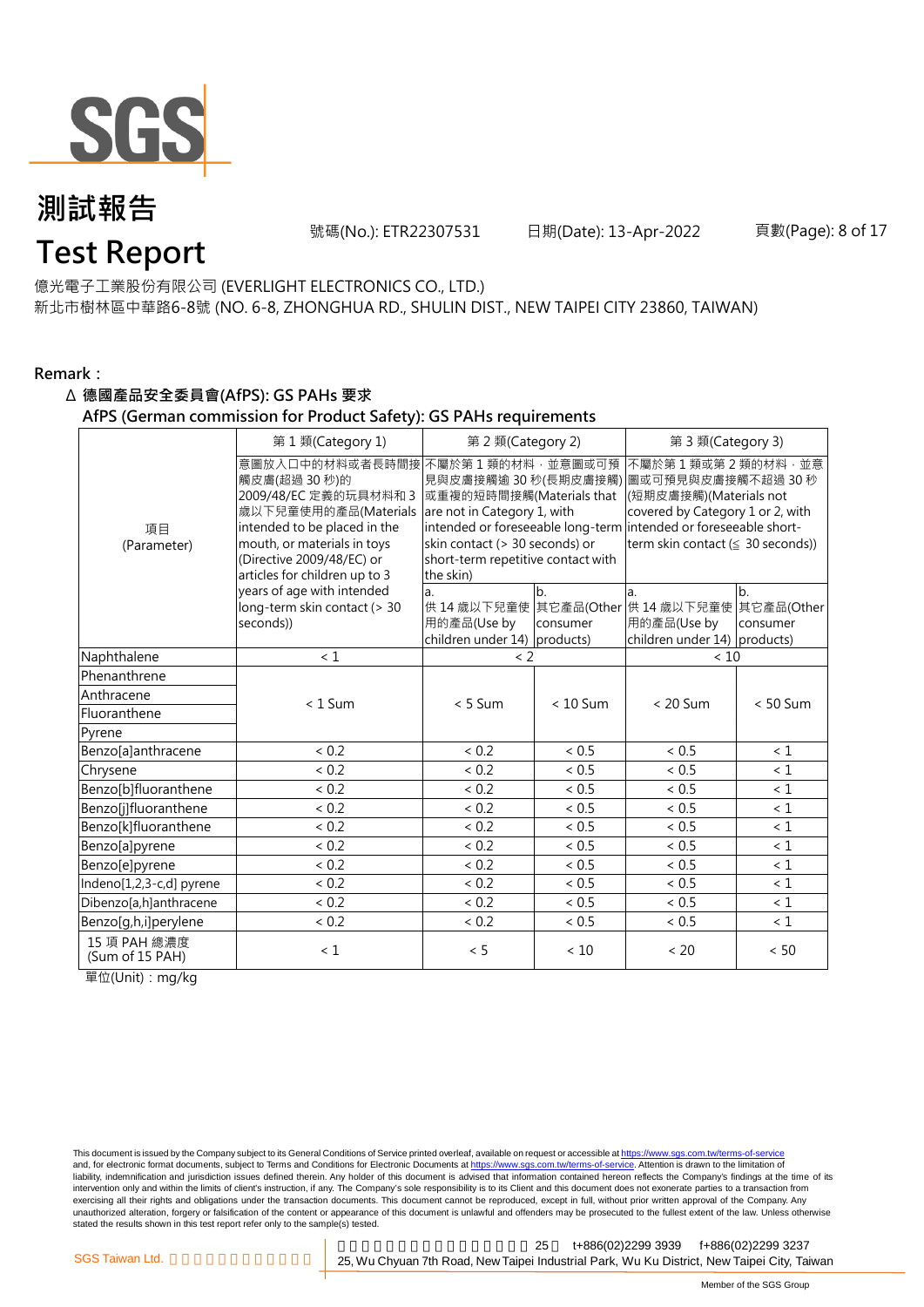

號碼(No.): ETR22307531 日期(Date): 13-Apr-2022 頁數(Page): 9 of 17

億光電子工業股份有限公司 (EVERLIGHT ELECTRONICS CO., LTD.)

新北市樹林區中華路6-8號 (NO. 6-8, ZHONGHUA RD., SHULIN DIST., NEW TAIPEI CITY 23860, TAIWAN)

#### **重金屬流程圖 / Analytical flow chart of Heavy Metal**

根據以下的流程圖之條件,樣品已完全溶解。 (六價鉻測試方法除外)

These samples were dissolved totally by pre-conditioning method according to below flow chart. ( $Cr^{6+}$  test method excluded)



This document is issued by the Company subject to its General Conditions of Service printed overleaf, available on request or accessible at https://www.sgs.com.tw/terms-of-service and, for electronic format documents, subject to Terms and Conditions for Electronic Documents at https://www.sgs.com.tw/terms-of-service. Attention is drawn to the limitation of liability, indemnification and jurisdiction issues defined therein. Any holder of this document is advised that information contained hereon reflects the Company's findings at the time of its intervention only and within the limits of client's instruction, if any. The Company's sole responsibility is to its Client and this document does not exonerate parties to a transaction from exercising all their rights and obligations under the transaction documents. This document cannot be reproduced, except in full, without prior written approval of the Company. Any<br>unauthorized alteration, forgery or falsif stated the results shown in this test report refer only to the sample(s) tested.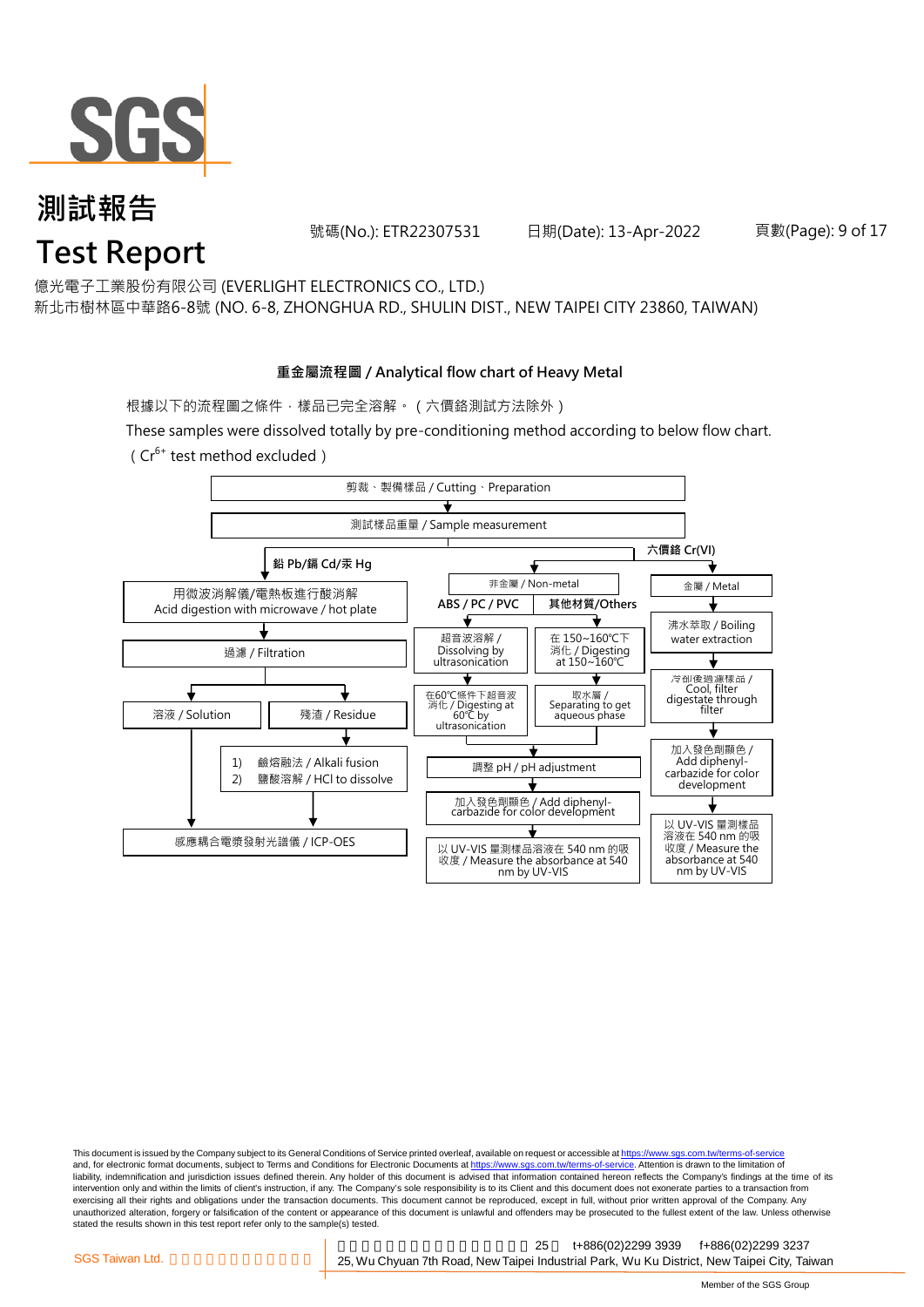

號碼(No.): ETR22307531 日期(Date): 13-Apr-2022 頁數(Page): 10 of 17

億光電子工業股份有限公司 (EVERLIGHT ELECTRONICS CO., LTD.)

新北市樹林區中華路6-8號 (NO. 6-8, ZHONGHUA RD., SHULIN DIST., NEW TAIPEI CITY 23860, TAIWAN)

#### **多溴聯苯/多溴聯苯醚分析流程圖 / Analytical flow chart - PBBs/PBDEs**



This document is issued by the Company subject to its General Conditions of Service printed overleaf, available on request or accessible at https://www.sgs.com.tw/terms-of-service and, for electronic format documents, subject to Terms and Conditions for Electronic Documents at https://www.sgs.com.tw/terms-of-service. Attention is drawn to the limitation of liability, indemnification and jurisdiction issues defined therein. Any holder of this document is advised that information contained hereon reflects the Company's findings at the time of its intervention only and within the limits of client's instruction, if any. The Company's sole responsibility is to its Client and this document does not exonerate parties to a transaction from exercising all their rights and obligations under the transaction documents. This document cannot be reproduced, except in full, without prior written approval of the Company. Any<br>unauthorized alteration, forgery or falsif stated the results shown in this test report refer only to the sample(s) tested.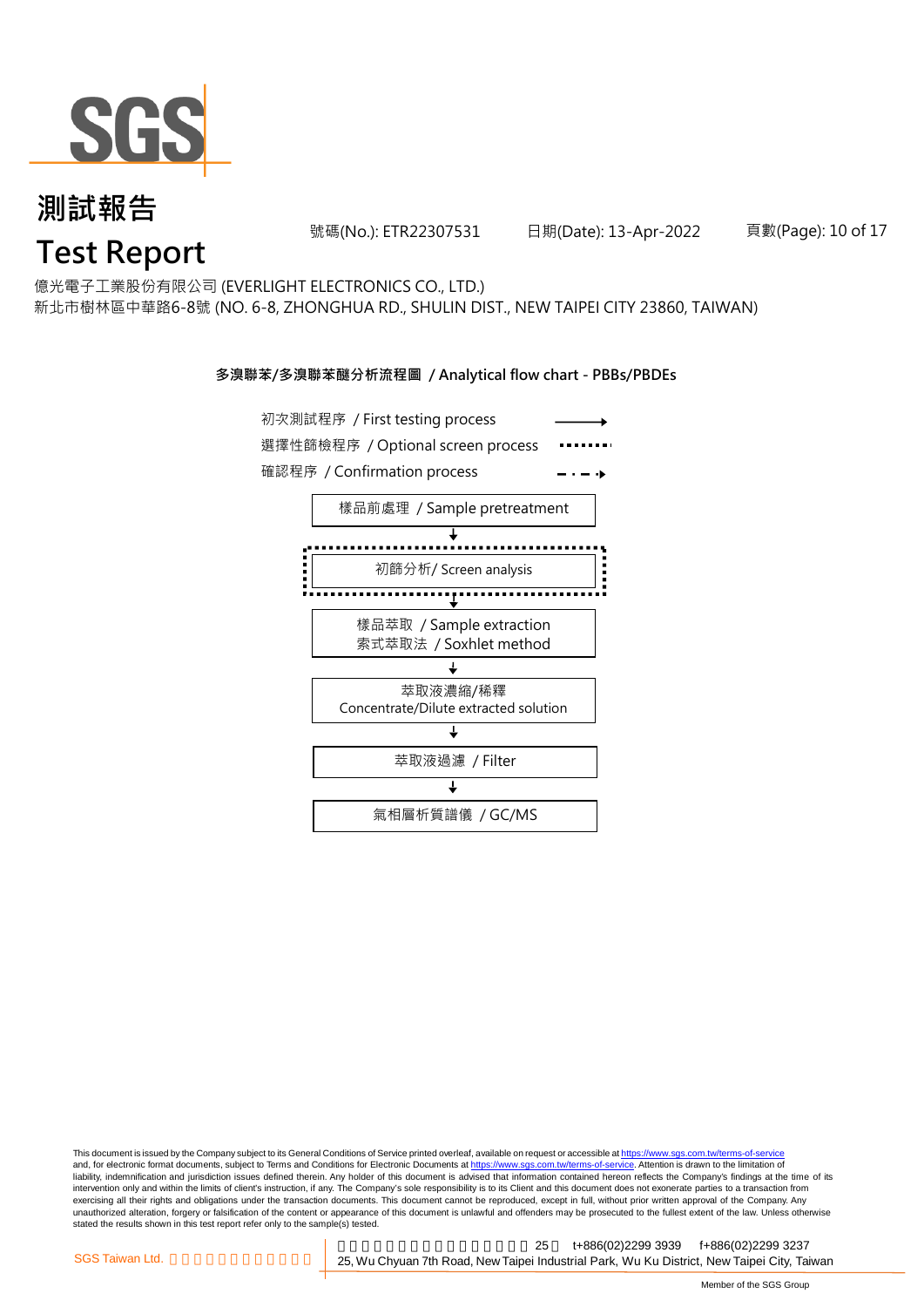

號碼(No.): ETR22307531 日期(Date): 13-Apr-2022 頁數(Page): 11 of 17

億光電子工業股份有限公司 (EVERLIGHT ELECTRONICS CO., LTD.)

新北市樹林區中華路6-8號 (NO. 6-8, ZHONGHUA RD., SHULIN DIST., NEW TAIPEI CITY 23860, TAIWAN)

#### **可塑劑分析流程圖 / Analytical flow chart - Phthalate**

**【測試方法/Test method: IEC 62321-8】**



This document is issued by the Company subject to its General Conditions of Service printed overleaf, available on request or accessible at <u>https://www.sgs.com.tw/terms-of-service</u><br>and, for electronic format documents, su liability, indemnification and jurisdiction issues defined therein. Any holder of this document is advised that information contained hereon reflects the Company's findings at the time of its intervention only and within the limits of client's instruction, if any. The Company's sole responsibility is to its Client and this document does not exonerate parties to a transaction from exercising all their rights and obligations under the transaction documents. This document cannot be reproduced, except in full, without prior written approval of the Company. Any<br>unauthorized alteration, forgery or falsif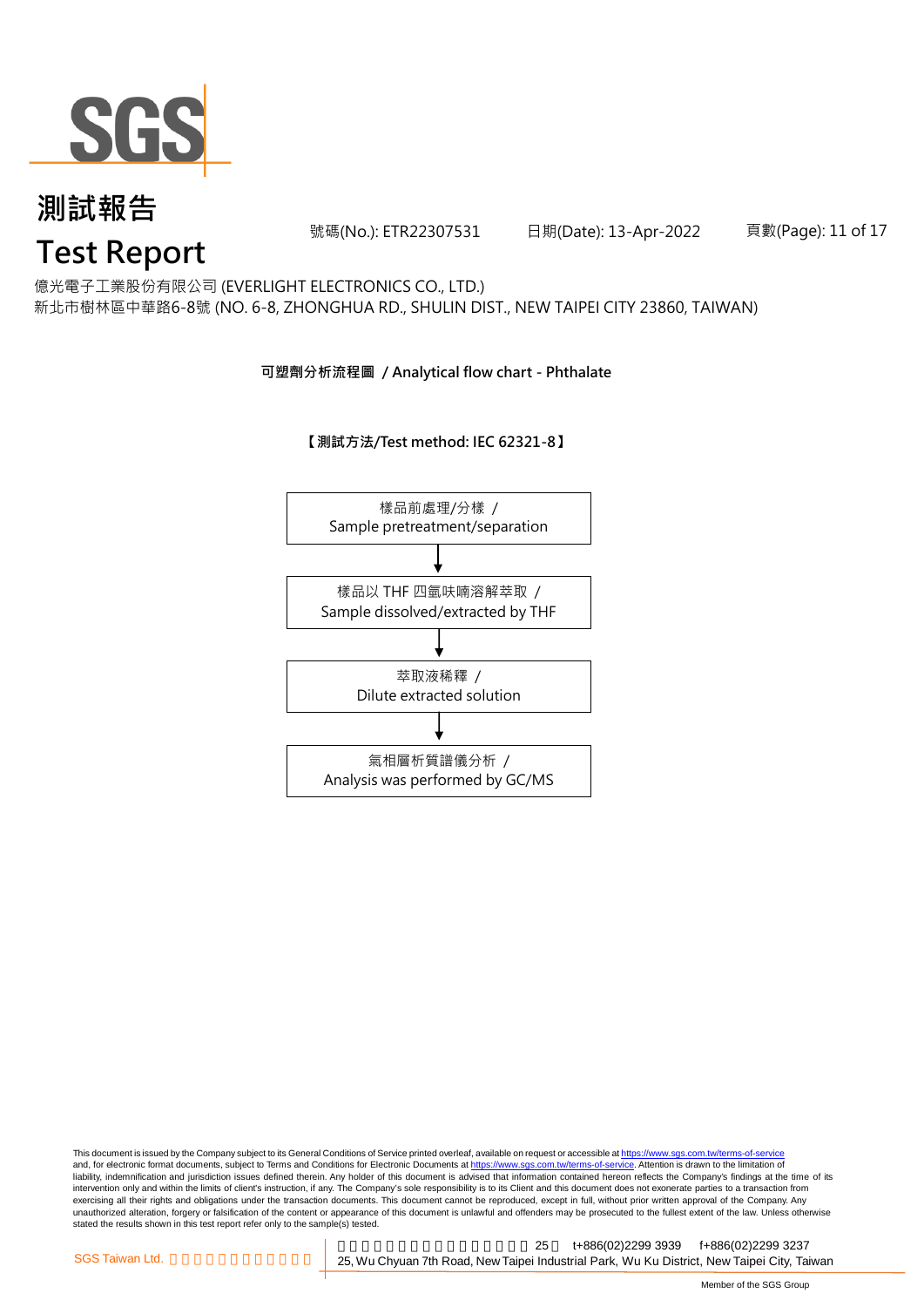

號碼(No.): ETR22307531 日期(Date): 13-Apr-2022 頁數(Page): 12 of 17

億光電子工業股份有限公司 (EVERLIGHT ELECTRONICS CO., LTD.)

新北市樹林區中華路6-8號 (NO. 6-8, ZHONGHUA RD., SHULIN DIST., NEW TAIPEI CITY 23860, TAIWAN)

#### **六溴環十二烷分析流程圖 / Analytical flow chart - HBCDD**



This document is issued by the Company subject to its General Conditions of Service printed overleaf, available on request or accessible at <u>https://www.sgs.com.tw/terms-of-service</u><br>and, for electronic format documents, su liability, indemnification and jurisdiction issues defined therein. Any holder of this document is advised that information contained hereon reflects the Company's findings at the time of its intervention only and within the limits of client's instruction, if any. The Company's sole responsibility is to its Client and this document does not exonerate parties to a transaction from exercising all their rights and obligations under the transaction documents. This document cannot be reproduced, except in full, without prior written approval of the Company. Any<br>unauthorized alteration, forgery or falsif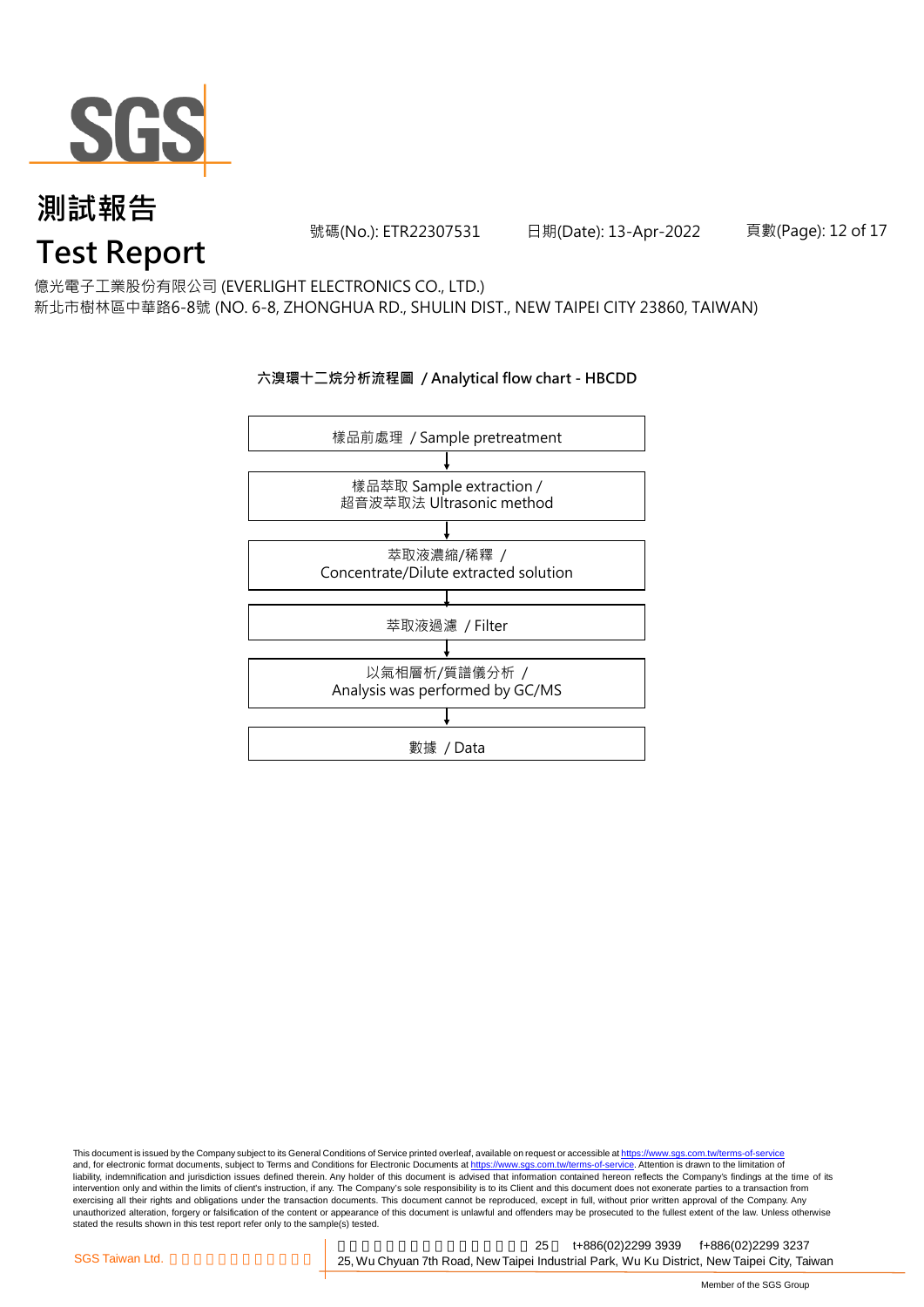

號碼(No.): ETR22307531 日期(Date): 13-Apr-2022 頁數(Page): 13 of 17

億光電子工業股份有限公司 (EVERLIGHT ELECTRONICS CO., LTD.)

新北市樹林區中華路6-8號 (NO. 6-8, ZHONGHUA RD., SHULIN DIST., NEW TAIPEI CITY 23860, TAIWAN)

### 樣品前處理/分樣 / Sample pretreatment/separation 秤重及將樣品放入樣品槽中 / Weighting and putting sample in cell 燃燒彈/吸收 Oxygen bomb combustion / Absorption 離子層析儀分析 / Analysis was performed by IC 稀釋至固定體積 / Dilution to fixed volume

This document is issued by the Company subject to its General Conditions of Service printed overleaf, available on request or accessible at <u>https://www.sgs.com.tw/terms-of-service</u><br>and, for electronic format documents, su liability, indemnification and jurisdiction issues defined therein. Any holder of this document is advised that information contained hereon reflects the Company's findings at the time of its intervention only and within the limits of client's instruction, if any. The Company's sole responsibility is to its Client and this document does not exonerate parties to a transaction from exercising all their rights and obligations under the transaction documents. This document cannot be reproduced, except in full, without prior written approval of the Company. Any<br>unauthorized alteration, forgery or falsif

#### **鹵素分析流程圖 / Analytical flow chart - Halogen**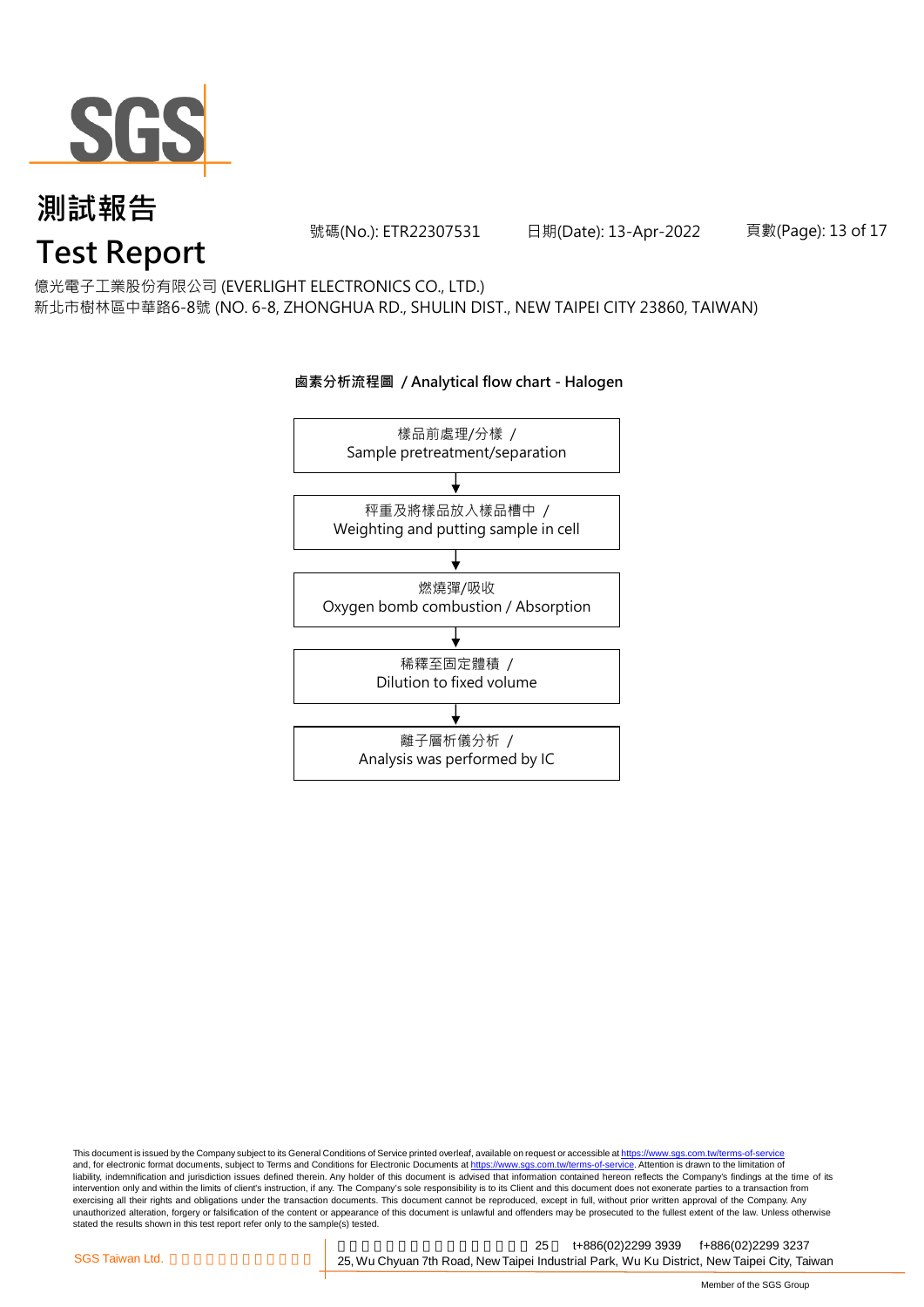

號碼(No.): ETR22307531 日期(Date): 13-Apr-2022 頁數(Page): 14 of 17

億光電子工業股份有限公司 (EVERLIGHT ELECTRONICS CO., LTD.)

新北市樹林區中華路6-8號 (NO. 6-8, ZHONGHUA RD., SHULIN DIST., NEW TAIPEI CITY 23860, TAIWAN)

#### **全氟化合物(包含全氟辛酸/全氟辛烷磺酸/其相關化合物等等)分析流程圖 / Analytical flow chart – PFAS (including PFOA/PFOS/its related compound, etc.)**



This document is issued by the Company subject to its General Conditions of Service printed overleaf, available on request or accessible at https://www.sgs.com.tw/terms-of-service and, for electronic format documents, subject to Terms and Conditions for Electronic Documents at https://www.sgs.com.tw/terms-of-service. Attention is drawn to the limitation of liability, indemnification and jurisdiction issues defined therein. Any holder of this document is advised that information contained hereon reflects the Company's findings at the time of its intervention only and within the limits of client's instruction, if any. The Company's sole responsibility is to its Client and this document does not exonerate parties to a transaction from exercising all their rights and obligations under the transaction documents. This document cannot be reproduced, except in full, without prior written approval of the Company. Any<br>unauthorized alteration, forgery or falsif stated the results shown in this test report refer only to the sample(s) tested.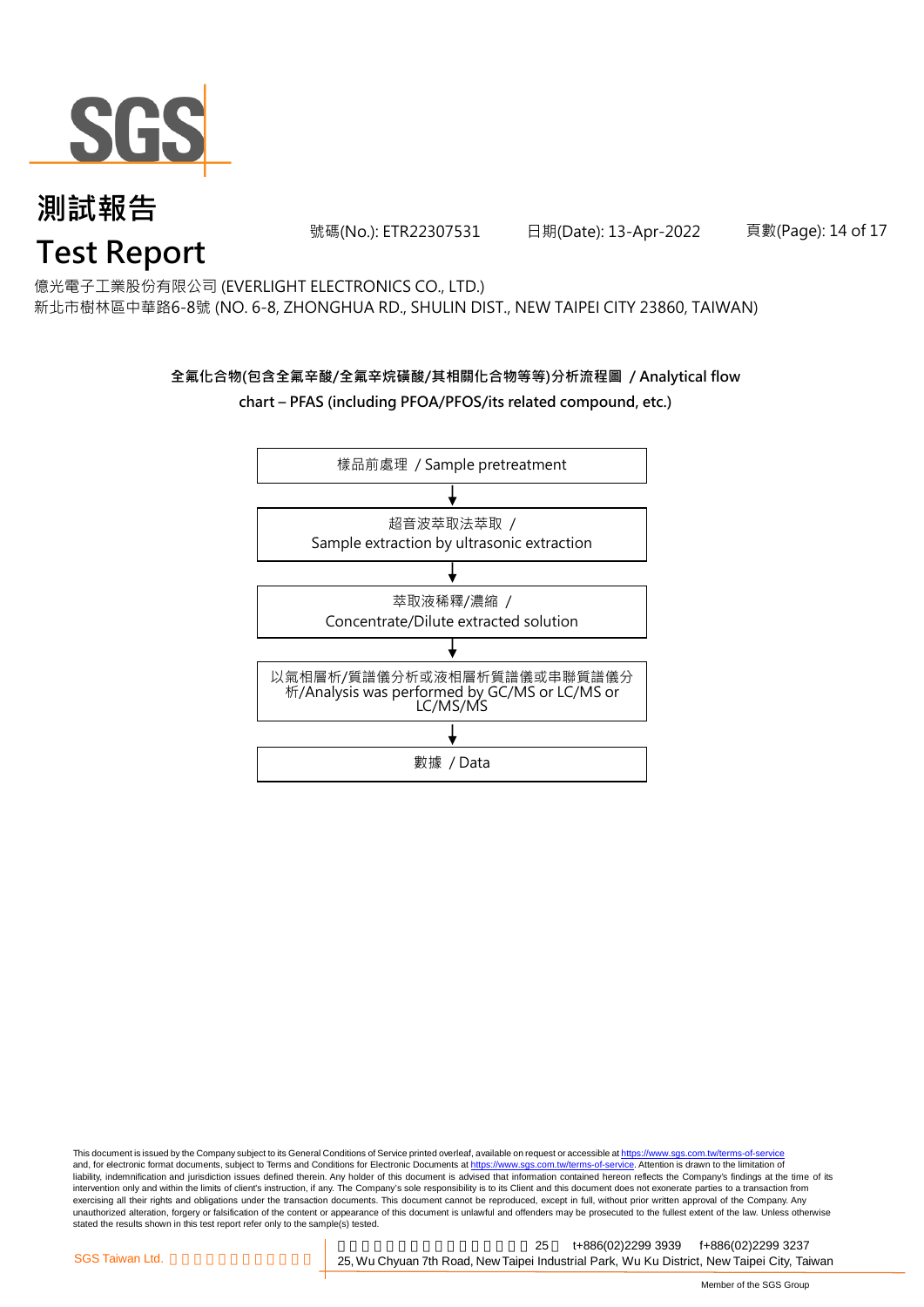

號碼(No.): ETR22307531 日期(Date): 13-Apr-2022 頁數(Page): 15 of 17

億光電子工業股份有限公司 (EVERLIGHT ELECTRONICS CO., LTD.)

新北市樹林區中華路6-8號 (NO. 6-8, ZHONGHUA RD., SHULIN DIST., NEW TAIPEI CITY 23860, TAIWAN)



This document is issued by the Company subject to its General Conditions of Service printed overleaf, available on request or accessible at <u>https://www.sgs.com.tw/terms-of-service</u><br>and, for electronic format documents, su liability, indemnification and jurisdiction issues defined therein. Any holder of this document is advised that information contained hereon reflects the Company's findings at the time of its intervention only and within the limits of client's instruction, if any. The Company's sole responsibility is to its Client and this document does not exonerate parties to a transaction from exercising all their rights and obligations under the transaction documents. This document cannot be reproduced, except in full, without prior written approval of the Company. Any<br>unauthorized alteration, forgery or falsif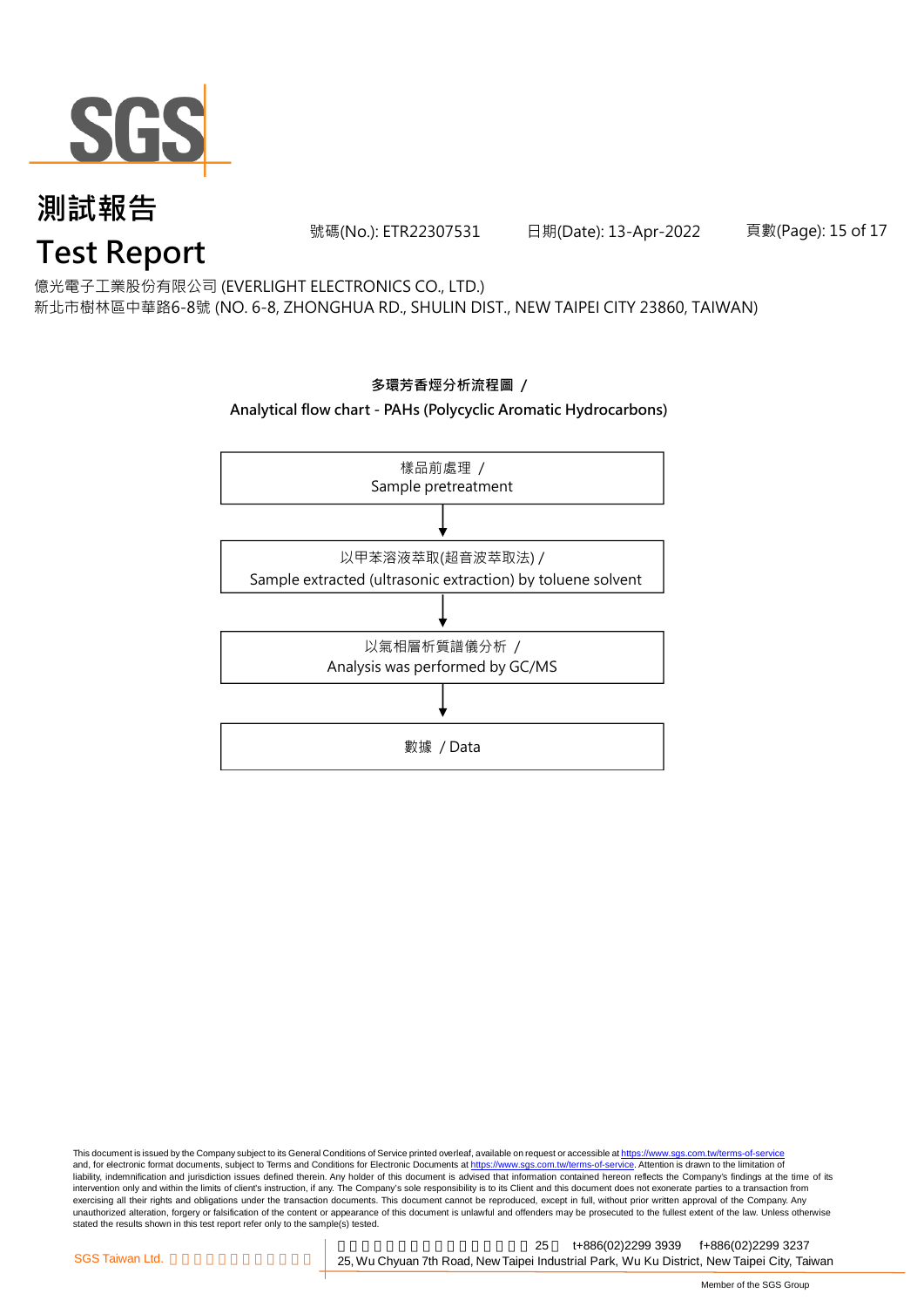

號碼(No.): ETR22307531 日期(Date): 13-Apr-2022 頁數(Page): 16 of 17

億光電子工業股份有限公司 (EVERLIGHT ELECTRONICS CO., LTD.)

新北市樹林區中華路6-8號 (NO. 6-8, ZHONGHUA RD., SHULIN DIST., NEW TAIPEI CITY 23860, TAIWAN)

#### **元素(含重金屬)分析流程圖 / Analytical flow chart of Elements (Heavy metal included)**

根據以下的流程圖之條件,樣品已完全溶解。

These samples were dissolved totally by pre-conditioning method according to below flow chart.

【參考方法/Reference method:US EPA 3051A、US EPA 3052】



\* US EPA 3051A 方法未添加氫氟酸 / US EPA 3051A method does not add HF.

This document is issued by the Company subject to its General Conditions of Service printed overleaf, available on request or accessible at https://www.sgs.com.tw/terms-of-service and, for electronic format documents, subject to Terms and Conditions for Electronic Documents at https://www.sgs.com.tw/terms-of-service. Attention is drawn to the limitation of liability, indemnification and jurisdiction issues defined therein. Any holder of this document is advised that information contained hereon reflects the Company's findings at the time of its intervention only and within the limits of client's instruction, if any. The Company's sole responsibility is to its Client and this document does not exonerate parties to a transaction from exercising all their rights and obligations under the transaction documents. This document cannot be reproduced, except in full, without prior written approval of the Company. Any<br>unauthorized alteration, forgery or falsif stated the results shown in this test report refer only to the sample(s) tested.